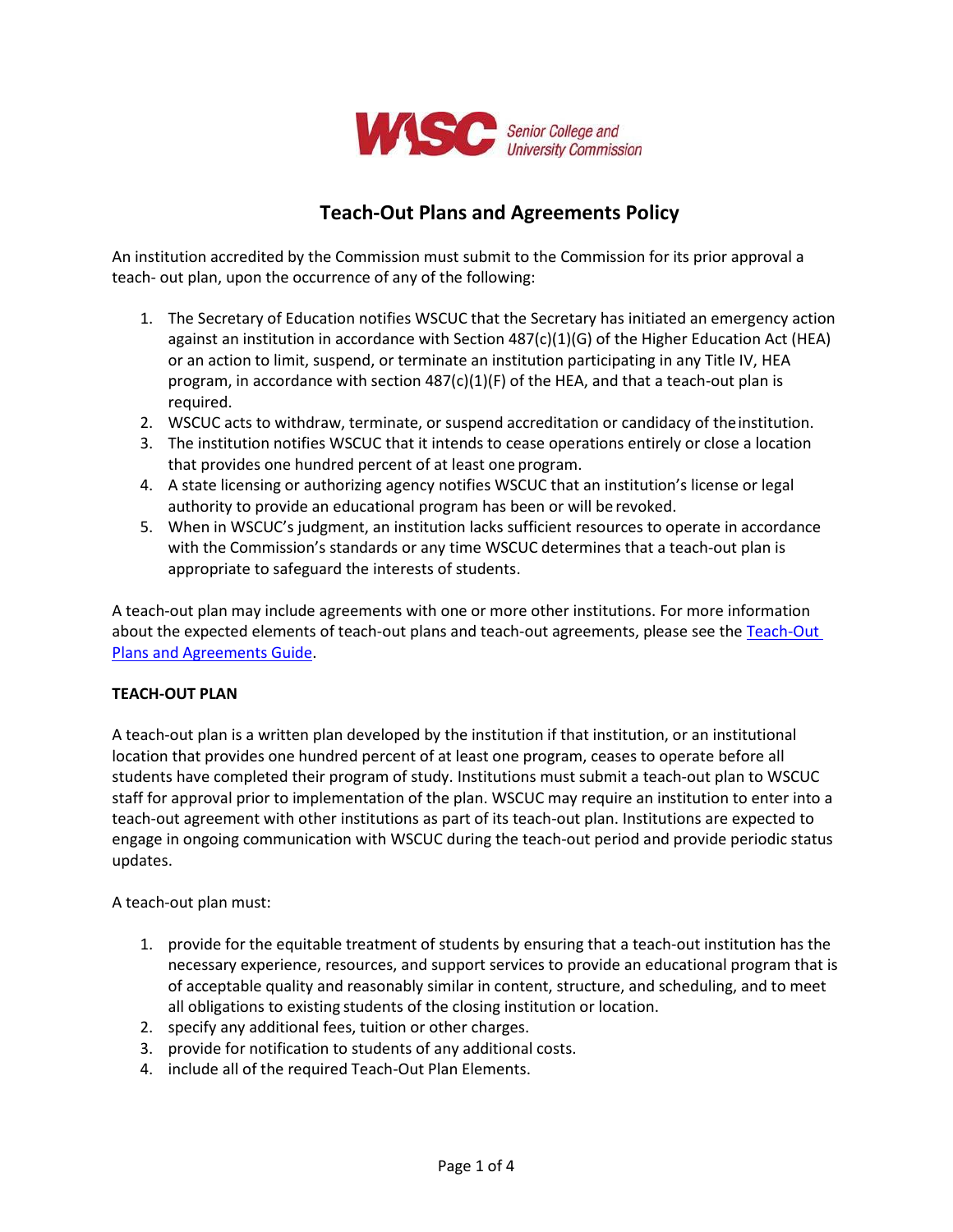## **REQUIRED ELEMENTS OF TEACH-OUT PLANS**

#### Closure of an Institution

- 1. Background information
	- a. Rationale for institution's closure decision
	- b. Description of decision to:
		- i. Teach-out students prior to closure, or
		- ii. Enter into teach-out agreements (see section on teach-out agreements below), or
		- iii. A combination of both
	- c. Descriptive statistics including:
		- i. Enrollment by degree program and certificate program
		- ii. FTE of faculty (full time/part time)
- 2. FTE of staff (full time/part time)
- 3. Plans and options for students (currently enrolled and inactive)
- 4. Plans and options for faculty (part time and full time)
- 5. Plans and options for staff (part time and full time)
- 6. Academic Transcripts and Financial Aid Records
	- a. Provisions for identifying a receiving institution for records
	- b. Arrangements with state or international equivalent authorizing bodies for transfer of student records as applicable
- 7. Governing Board Financial and Legal Obligations
	- a. Rationale for closure date
	- b. Disposition of assets
- 8. Notification/Communication Plan
	- a. Student communication
	- b. Staff and faculty communication
	- c. Public communication
	- d. Coordination with other accrediting bodies
	- e. Coordination with state authorizing bodies
	- f. Timeline of Teach-Out Events
- 9. Teach-Out, Transfer and Articulation Agreements with Receiving Institutions (if applicable)
	- a. Consideration of requirements of programmatic or specialized accreditors
	- b. Consideration for requirements of professional licensure an certification bodies

### Closure of a Location

Required if 100% of any program is offered at a closing location.

- 1. Background information
	- a. Rationale for location's closure decision
	- c. Descriptive statistics including:
		- i. Enrollment by degree program and certificate program
		- ii. FTE of faculty (full time/part time)
		- iii. FTE of staff (full time/part time)
- 2. Plans and options for students (currently enrolled and inactive)
- 3. Plans and options for faculty (part time and full time)
- 4. Plans and options for staff (part time and full time)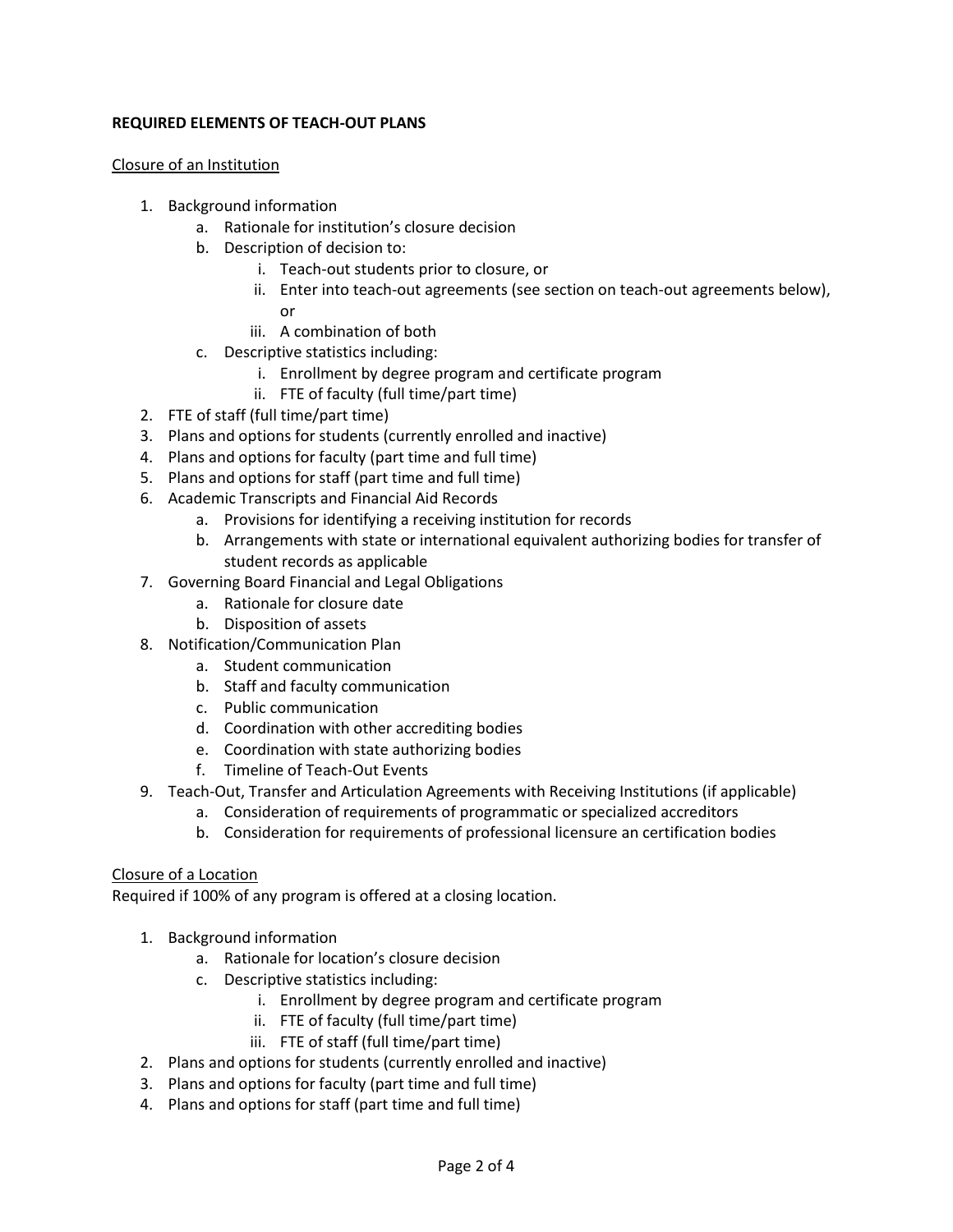- 5. Notification/Communication Plan
	- a. Student communication
	- b. Staff and faculty communication
	- c. Public communication
	- d. Coordination with other accrediting bodies
	- e. Coordination with state or international equivalent authorizing bodies
	- f. Timeline of Teach-Out Events
- 6. Teach-Out, Transfer and Articulation Agreements with Receiving Institutions, as appropriate

### **TEACH-OUT AGREEMENT**

If the closing institution is not able to remain open long enough to teach-out its own students, it must then rely on the assistance of one or more accredited institutions to complete the teach-out of its students. WSCUC may require an institution to enter into a teach-out agreement with one or more institutions as part of its teach-out plan. A teach-out agreement is a written agreement between two institutions when the institution, or a location of an institution that provides one hundred percent of at least one program, ceases to operate before all students have completed their programs of study and enters into an agreement with another institution to teach out the program(s). When an institution enters into a teach-out agreement with another institution, the initiating institution must submit the agreement to the WSCUC Vice President liaison for approval prior to its implementation.

The teach-out agreement may be approved only if the agreement is between institutions that are accredited by United States Department of Education (or international equivalent) recognized accrediting agencies. The closing institution must provide documentation that the teach-out institution's accreditor or international equivalent, if not WSCUC, has approved the agreement and has determined that the teach-out institution has sufficient capacity to carry out the teach-out plan in accordance with the accreditor's standards.

In order to be approved, a teach-out agreement must:

- 1. be consistent with applicable WSCUC standards of accreditation and policies.
- 2. provide for the equitable treatment of students by ensuring that the teach-out institution has the necessary experience, resources, and support services to provide an educational program that is of acceptable quality and reasonably similar in content, structure, and scheduling to that provided by the institution that is closing or discontinuing its location(s), to remain stable, carry out its mission, and to meet all obligations to its existing students.
- 3. demonstrate that the teach-out institution can provide students access to the program and services without requiring them to move or travel substantial distances.
- 4. require approval of another accrediting agency if the teach-out institution holds accreditation from that agency.
- 5. provide for timely notification to any applicable programmatic accrediting agency.
- 6. specify any additional costs charged to students by the teach-out institution. (Whenever possible, institutions are encouraged to form agreements with teach-out receiving institutions so students will not be required to pay more in tuition and fees than they would have been charged at the closing institution.)
- 7. provide for timely notification to students of any additional charges.
- 8. include all of the required Teach-Out Agreement Elements.